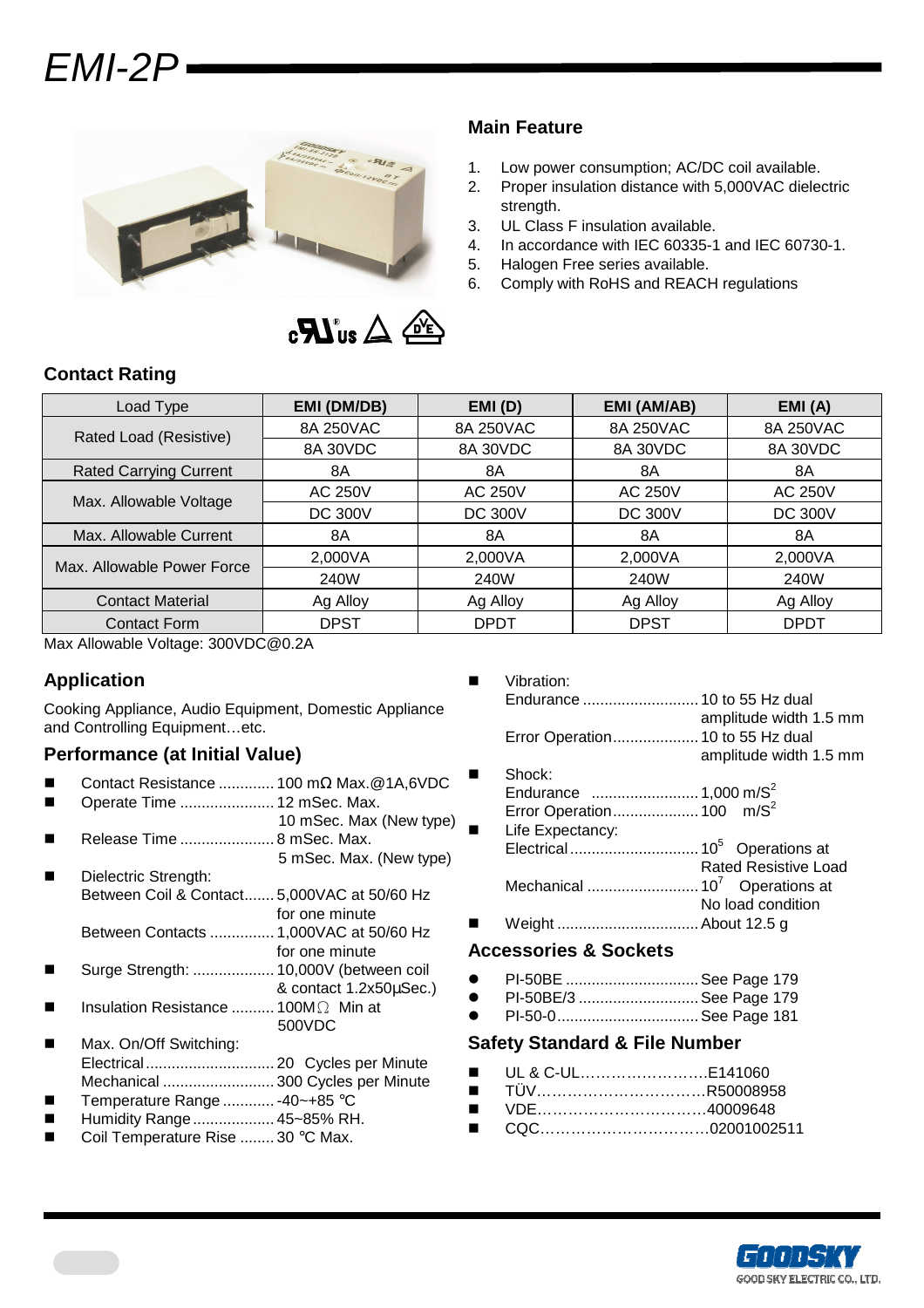# EMI-2P **Coil Specification (at 20** °**C)**

| <b>Coil Sensitivity</b> | Nominal<br>Voltage | Nominal<br>Current (mA) |       | Coil Resistance<br>$(\Omega \pm 10\%)$ | Power<br>Consumption<br>(DC: W; AC: VA) |      | Pull-In Voltage | Drop-Out<br>Voltage | Maximum<br>Allowable |
|-------------------------|--------------------|-------------------------|-------|----------------------------------------|-----------------------------------------|------|-----------------|---------------------|----------------------|
|                         | (VAC/VDC)          | 50HZ                    | 60HZ  |                                        | 50HZ                                    | 60HZ |                 |                     | Voltage              |
|                         | 6                  | 66.7                    |       | 90                                     |                                         |      |                 |                     |                      |
|                         | 9                  | 44.6                    |       | 202                                    |                                         |      |                 |                     |                      |
|                         | 12                 |                         | 33.3  | 360                                    |                                         |      |                 |                     |                      |
| <b>EMI</b>              | 15                 | 26.6                    |       | 560                                    | Abt. 0.40                               |      |                 |                     |                      |
| DC Coil                 | 18                 |                         | 22.3  | 810                                    |                                         |      |                 | 5%<br>Minimum       |                      |
|                         | 24                 | 16.7                    |       | 1,440                                  | Abt. 0.50<br>Abt. 0.45                  |      | 80%             |                     | 130%                 |
|                         | 48                 | 8.7                     |       | 5,520                                  |                                         |      | <b>Maximum</b>  |                     |                      |
|                         | 60                 | 8.2                     |       | 7,340                                  |                                         |      |                 |                     |                      |
|                         | 110                | 4.1                     |       | 26,530                                 |                                         |      |                 |                     |                      |
|                         | 24                 | 29.75                   | 25.35 | 350                                    | 0.71                                    | 0.61 |                 |                     |                      |
| EMI<br><b>AC Coil</b>   | 115                | 7.65                    | 6.3   | 8,100                                  | 0.88                                    | 0.73 |                 | 15%<br>Minimum      |                      |
|                         | 230                | 3.42                    | 2.72  | 32,500                                 | 0.79                                    | 0.63 |                 |                     |                      |

# **Ordering Information**

|                                                                                                                                                         |                           | F | M | 12 F | $\overline{2}$ | $SS -$ | $EMI -$ |
|---------------------------------------------------------------------------------------------------------------------------------------------------------|---------------------------|---|---|------|----------------|--------|---------|
| <b>Nil: Standard Class</b><br>F: Class F                                                                                                                | <b>Insulation System:</b> |   |   |      |                |        |         |
| Nil: AgNi<br>N: AgSnO <sub>2</sub><br><b>I:</b> AgSnO <sub>2</sub> +In (New)<br>J: AgSnO <sub>2</sub> +In Glilded (New)<br>S: AgSnO <sub>2</sub> Gilded | <b>Contact Material:</b>  |   |   |      |                |        |         |
| Nil: Form C<br>M: Form A<br><b>B:</b> Form B                                                                                                            | <b>Contact Form:</b>      |   |   |      |                |        |         |
| F: New Structure DC Coil, Pinning 5.0mm, 8A<br><b>D:</b> Standard DC Coil<br>A: Standard AC Coil                                                        | Type:                     |   |   |      |                |        |         |
| VDC (06: 6V, 09: 9V, 12: 12V, 15: 15V, 18: 18V,<br>24: 24V, 48: 48V, 60: 60V, 110: 110V)<br>VAC (24: 24V, 115: 115V, 230: 230V)                         | <b>Coil Voltage:</b>      |   |   |      |                |        |         |
| 2: Two Poles                                                                                                                                            | <b>Number of Pole:</b>    |   |   |      |                |        |         |
| <b>SS: RT II Flux Proofed</b><br>SH: RT III Wash Tight                                                                                                  | <b>Type of Sealing:</b>   |   |   |      |                |        |         |
| <b>EMI</b>                                                                                                                                              | <b>Model Name:</b>        |   |   |      |                |        |         |

# **Classification**

| Model                   | $EMI - 2P$ |                                |                       |              |              |                          |  |  |  |  |  |
|-------------------------|------------|--------------------------------|-----------------------|--------------|--------------|--------------------------|--|--|--|--|--|
| <b>Coil Sensitivity</b> |            | DC Coil                        |                       | AC Coil      |              |                          |  |  |  |  |  |
| <b>Contact Form</b>     | 2C         | 2A                             | 2B                    | 2C           | 2A           | 2B                       |  |  |  |  |  |
| <b>Flux Proofed</b>     | $EMI-SS-2$ | $EMI - SS-2$ DM                | $EMI - SS-2$ DB       | $EMI - SS-2$ | EMI-SS-2 TAM | $EMI - SS-2$ $\Box$ $AB$ |  |  |  |  |  |
| <b>Flux Proofed-New</b> | $EMI-SS-2$ | $EMI$ -SS-2 $\Box \Box F$ M    | $EMI - SS-2$ $T$ $FB$ |              |              |                          |  |  |  |  |  |
| Wash Tight              | $EMI-SH-2$ | $\sqcap$ DM<br>$EMI - SH - 2T$ | $EMI - SH-2$ DB       | $EMI - SH-2$ | $EMI - SH-2$ | $EMI - SH-2$ $\Box$ $AB$ |  |  |  |  |  |
| Wash Tight-New          | $EMI-SH-2$ | $EMI - SH-2$                   | $EMI - SH - 2$        |              |              | $\overline{\phantom{0}}$ |  |  |  |  |  |